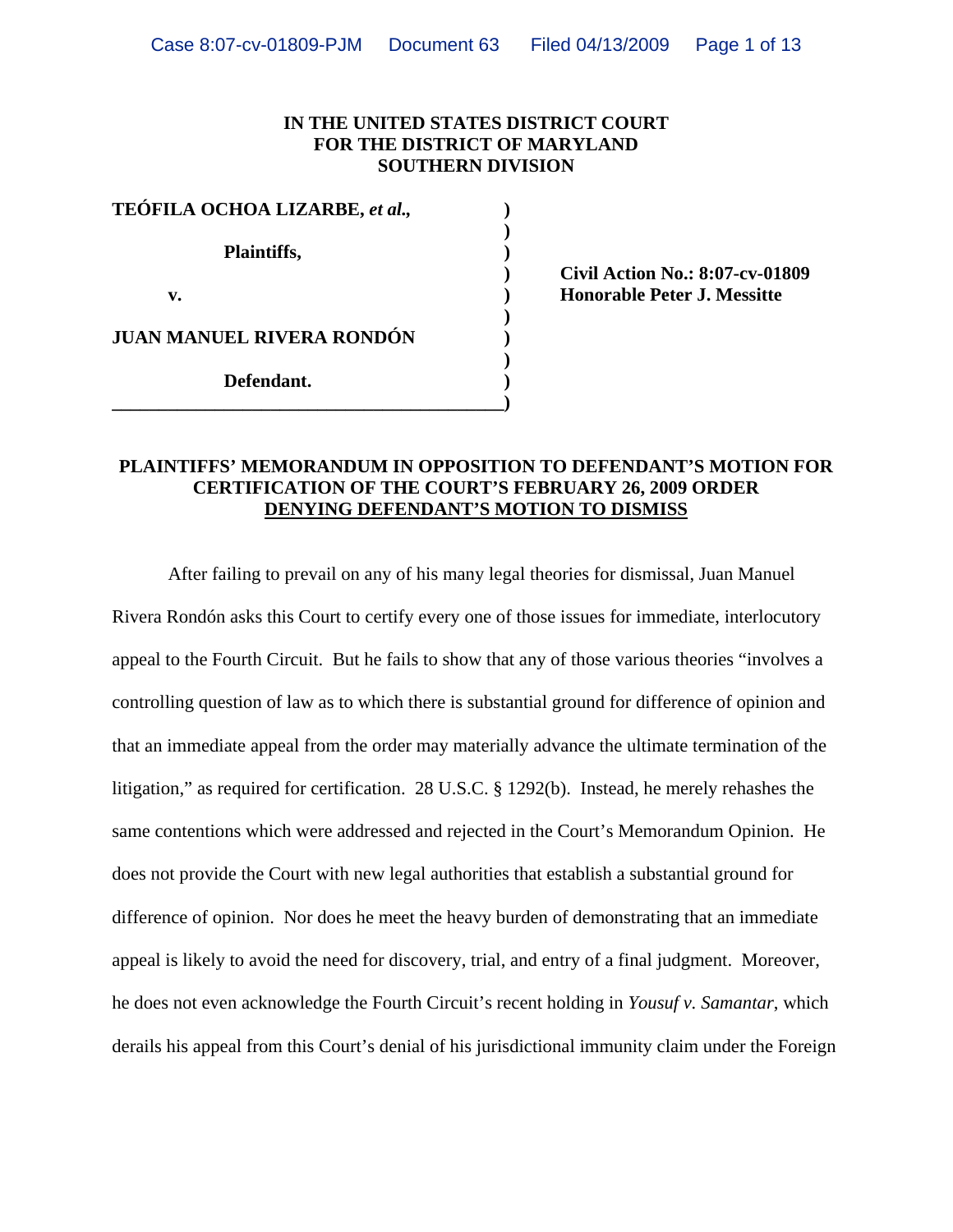Sovereign Immunities Act (FSIA). Accordingly, the Court should deny Rivera Rondon's motion for certification.

## **ARGUMENT**

This Court is well aware of the Plaintiffs' claims under the Alien Tort Statute  $(ATS)^{1}$  and the Torture Victim Protection Act  $(TVPA)^2$  for themselves and on behalf of the estates of their deceased family members brutally killed in the 1985 Accomarca Massacre, a military operation carried out by Defendant Juan Miguel Rivera Rondón (Defendant or Rivera Rondón) acting in concert with other soldiers in the Peruvian Army.

Defendant moved to dismiss this action under numerous theories.<sup>3</sup> In part, he relied on a superficial reading of the Complaint that simply overlooked well-pleaded allegations. He also disputed the validity of some of Plaintiffs' factual allegations, a course not open to him in a motion to dismiss. His principal legal defenses have been rejected repeatedly by courts in similar cases, where victims of atrocities have successfully sued foreign military personnel and others acting under the color of law. His remaining legal arguments failed to recognize established requirements or exceptions to the various doctrines he invoked. And, on February 26, 2009, this Court issued a 34-page Memorandum Opinion and accompanying Order (Opinion) rejecting all of Rivera Rondón's arguments. Unbowed, he now requests that this Court certify for immediate, interlocutory appeal the very same issues based on the same arguments that the Court found unpersuasive.

 $\frac{1}{1}$ 28 U.S.C. § 1350 (2007).

<sup>2</sup> 28 U.S.C. § 1350 note (2007).

<sup>3</sup> The claims presented by the Defendant were Statute of Limitations, Exhaustion of Remedies under the TVPA, Political Question Doctrine, Act of State Doctrine, Failure to State a Claim, Standing (based on Alienage under the ATS), and Venue.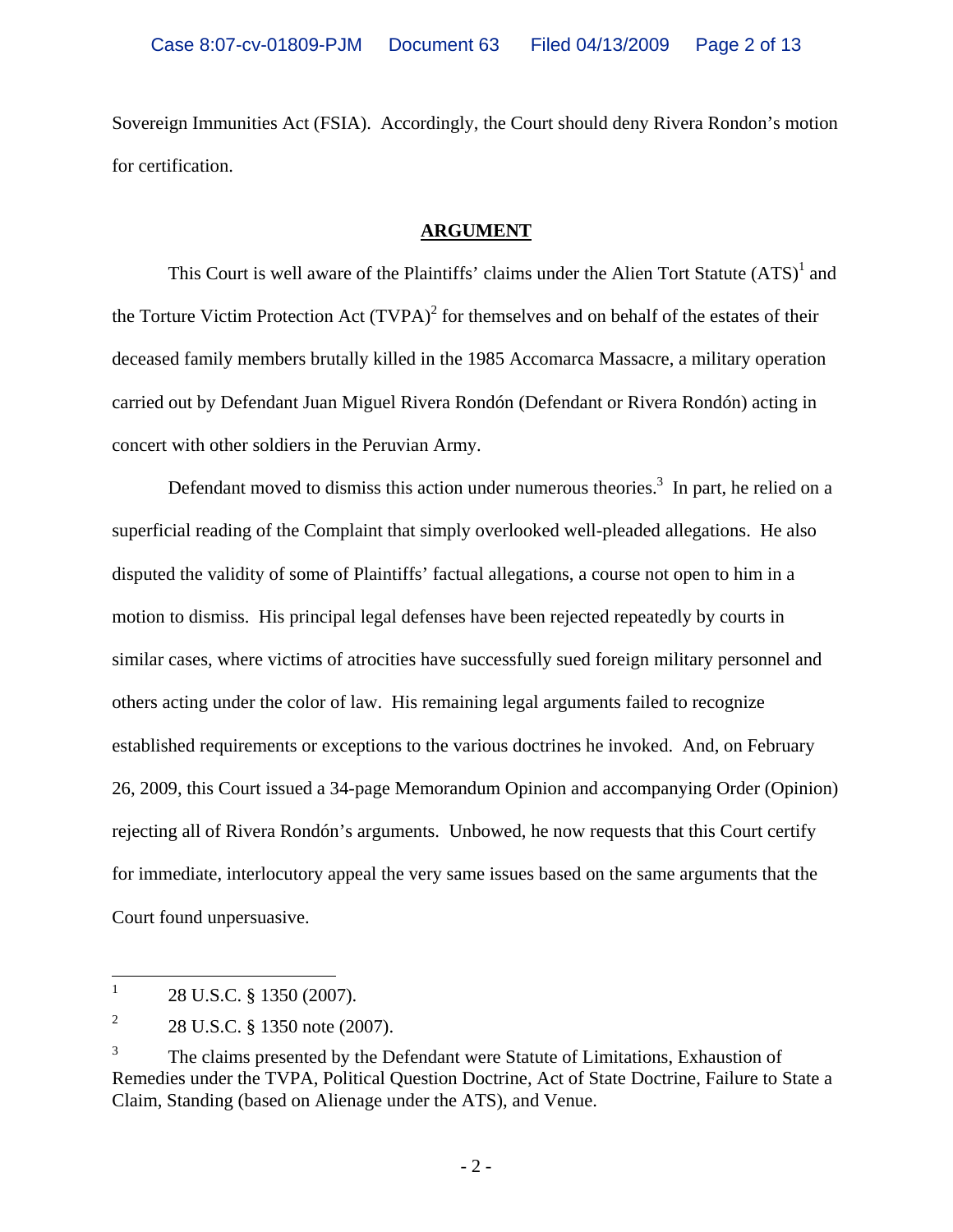This Court should not endorse the piecemeal and seriatim appeal process proposed by Rivera Rondón. *See Beck v. Commc'ns Workers of Am.*, 468 F. Supp. 93, 95-96 (D. Md. 1979) (28 U.S.C. § 1292(b) provides a "narrow exception to the longstanding rule against piecemeal appeals"). None of the issues for which Rivera Rondón seeks certification meets that narrow exception. Many of his defenses will require development of the factual record before they can be finally resolved and thus are not suitable for certification under 28 U.S.C. § 1292(b). As for the remainder of his defenses, they are based on legal issues that have repeatedly been addressed by appellate courts *after* final judgment. There is nothing to suggest that they should not be reserved for appeal after judgment in this case, as well.

## **I. RIVERA RONDON'S MOTION TO CERTIFY DOES NOT ADDRESS QUESTIONS OF LAW AS TO WHICH THERE ARE SUBSTANTIAL GROUNDS FOR DIFFERENCE OF OPINION.**

 The Court's reasoning in denying Rivera Rondon's Motion to Dismiss involved both factually-dependent analyses, addressed below in Section II, and questions of law for which there are no substantial grounds for difference of opinion in this Circuit.

# **A. FSIA Immunity**

 $\overline{a}$ 

 Rivera Rondón sought dismissal of this civil lawsuit on the theory that he was an agent of the Peruvian government at the time of the Accomarca Massacre and thus is immune from suit under the FSIA. This theory fails because foreign sovereign immunity does not apply to individual foreign government agents and does not shield former government officials from suit, as the Fourth Circuit ruled in *Yousuf v. Samantar*, 552 F.3d 371, 381 (4th Cir. 2009).<sup>4</sup> In three pages of argument attempting to establish a basis for certification of this issue, Rivera Rondón

<sup>4</sup> Plaintiffs filed the Fourth Circuit's January 8, 2009 Opinion in *Yousuf v. Samantar* with the Court on January 12, 2009.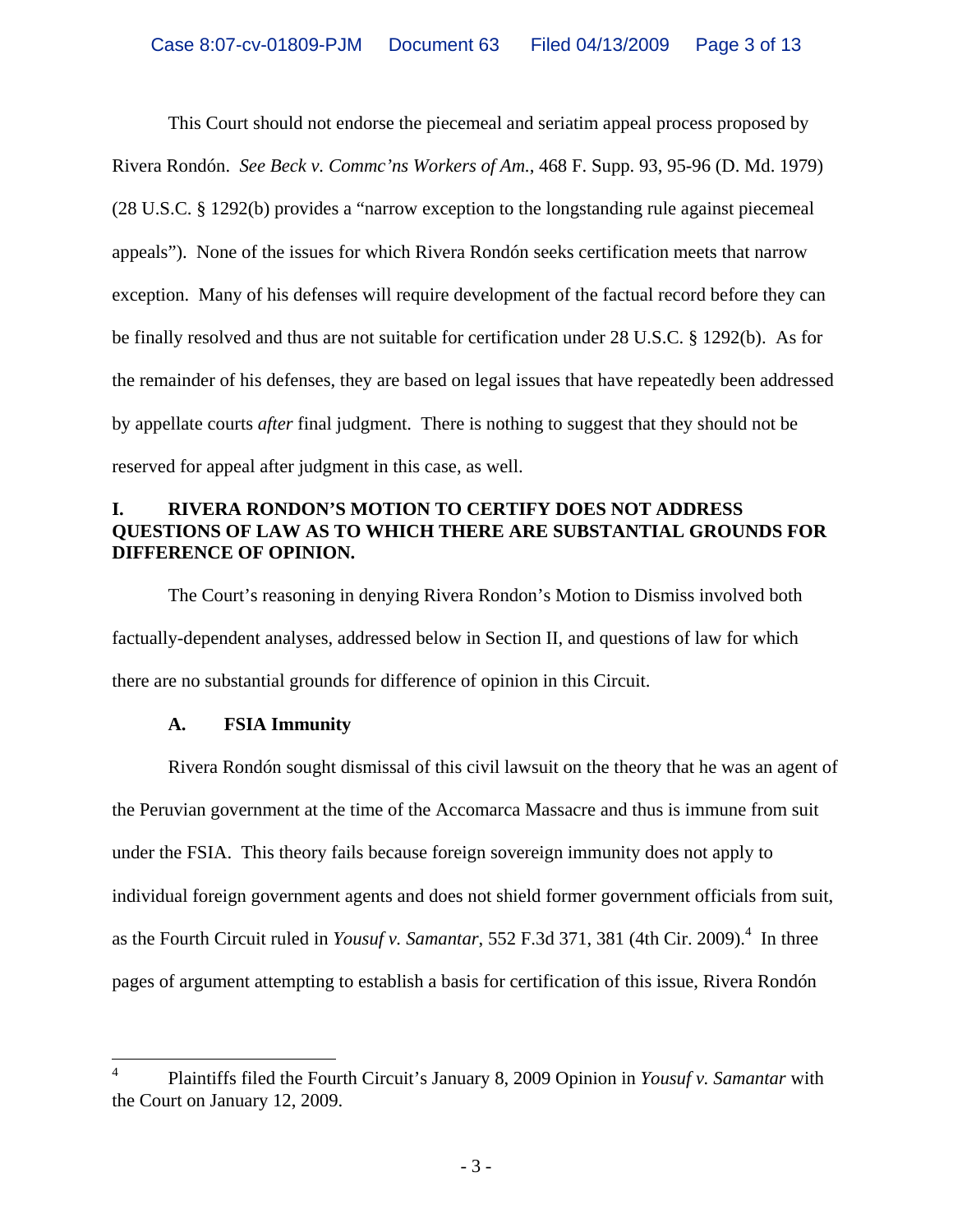*does not mention* the controlling authority of *Yousuf*. 5 As this Court has already noted, however, the *Yousuf* opinion "put to rest the entirety of Rivera Rondón's FSIA arguments."<sup>6</sup> Therefore, there is no substantial ground for a difference of opinion in this Circuit with respect to Rivera Rondón's FSIA arguments.

#### **B. Political Question**

 Rivera Rondón raised the issue of a non-justiciable, political question based on his allegation that the United States provided training to the Peruvian Army in the period leading up to the Accomarca Massacre. Yet he failed to establish any factual predicate for this argument and never contended that the United States directed or in any way supported the killing and torture of innocent civilians that took place in the Accomarca Massacre. Because the political question doctrine arises only where decisions of the political branches are challenged directly, the doctrine is not implicated here. Accordingly, the Court found no basis to dismiss the action on political question grounds.<sup>7</sup> Rivera Rondón's speculation about whether the Executive Branch would want this case to go forward offers no substantial ground for a difference of opinion in interpreting the *Baker v. Carr* factors addressed in this Court's Opinion.

 Furthermore, Rivera Rondón cites no authority to support certification of this issue for immediate interlocutory appeal. Indeed, other district courts have refused to do so even where, as here, the defendant has pursued a separate appeal from the denial of FSIA immunity under the collateral order doctrine. *See Eckert Int'l, Inc. v. Gov't of the Sovereign Democratic Republic of Fiji*, 32 F.3d 77, 79 (4th Cir. 1994). Rivera Rondón provides no basis for a different result here.

 5 Mot. to Certify at 8-10.

<sup>6</sup> Mem. Op. at 13.

 $<sup>7</sup>$  Mem. Op. at 23.</sup>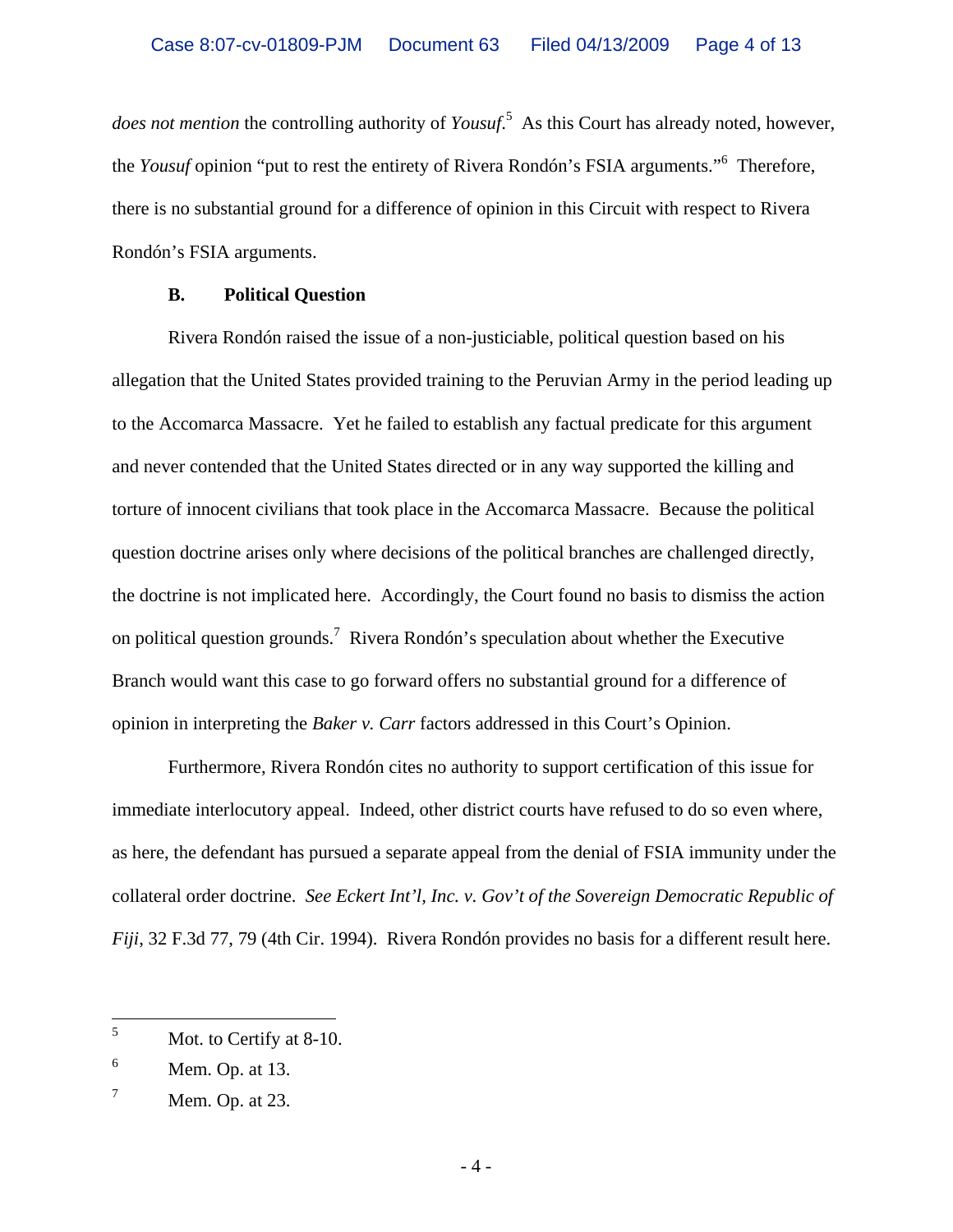## **C. Act of State**

 In his Motion to Dismiss, Rivera Rondón failed to demonstrate any basis for applying the act of state doctrine which cautions against the adjudication of claims that would require U.S. courts to declare invalid the official acts of a foreign sovereign. Under *Alfred Dunhill of London, Inc. v. Republic of Cuba*, 425 U.S. 682, 694 (1976), it was Rivera Rondón's burden to prove that an act of state is at issue in the case. *Accord*, *Agudas Chasidei Chabad of United States v. Russian Federation,* 528 F.3d 934, 951 (D.C. Cir. 2008) ("The burden of proving act of state rests on the party asserting the defense."). Unremarkably, Rivera Rondón has been unable to establish that the Accomarca Massacre was authorized by Peruvian law, and the Complaint alleges it was not. In any event, the Peruvian Senate's efforts to hold accountable those responsible for the massacre, Peru's pending criminal prosecution of Rivera Rondón, and the letter from the Peruvian Ambassador to this Court demonstrate that the atrocities committed in Accomarca are not official acts of Peru for which the doctrine is intended.

 Rivera Rondón asserts that his "persecution by the plaintiffs is not in keeping with any announced policy of the United States."<sup>8</sup> One cannot help but note the extreme irony of his claim of persecution, considering the crimes against humanity for which Plaintiffs seek to hold Rivera Rondón liable. Moreover, he conveniently overlooks the fact that the United States government has condemned the Accomarca Massacre and expressed concern about human rights abuses occurring in Peru during that period. $9\,$  In any event, his assertion casts no doubt whatsoever on the Court's determination that there was no act of state and that the doctrine is therefore inapplicable.

 8 Mot. to Certify at 16.

<sup>9</sup> Opp. to Mot. to Dismiss at 46.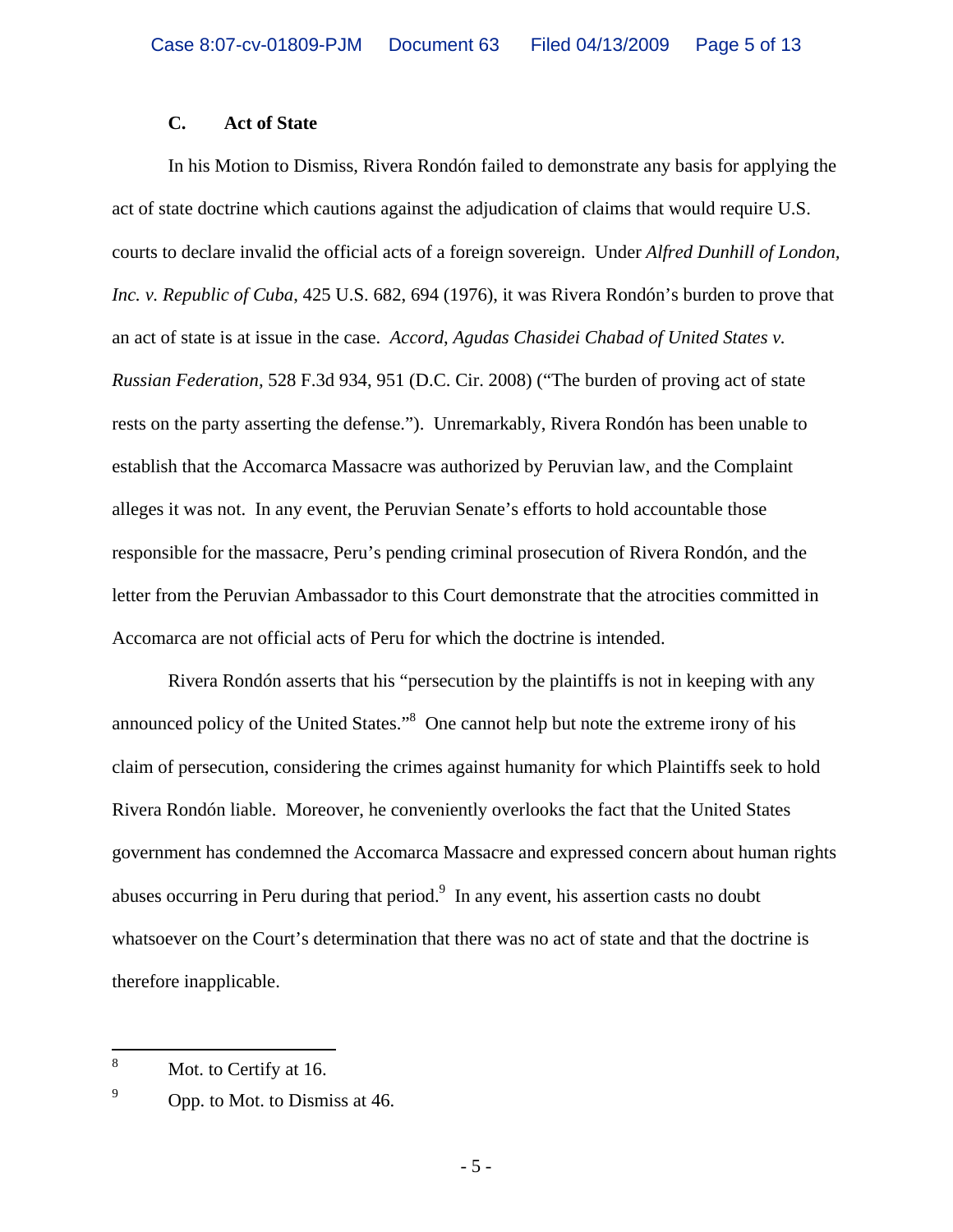In *Eckert,* the Fourth Circuit noted that the district court had denied a motion to certify the denial of a motion to dismiss on act of state grounds where the movant was the foreign state. 32 F.3d at 79 (4th Cir. 1994). Rivera Rondón's Motion to Certify cites no case reaching a contrary result and no authority demonstrating a substantial ground for difference of opinion on the inapplicability of the act of state doctrine in this case.

#### **D. Alien Status**

As this Court noted,<sup>10</sup> Rivera Rondón's argument that only aliens residing in the United States can bring ATS claims was rejected by the Supreme Court in *Rasul v. Bush*, 542 U.S. 466 (2004) (holding that nonresident aliens were entitled to invoke the jurisdiction of the district court under ATS, as well as under other federal statutes).<sup>11</sup> Clearly, this is not an issue on which there is a substantial ground for difference of opinion.

#### **E. Venue**

 Rivera Rondón's venue argument conflicts with the statutory scheme, which expressly authorizes suit in this judicial district, where Rivera Rondón resided at the time the Complaint was filed and was served with a summons. *See Xuncax v. Gramajo*, 886 F. Supp. 162, 193 (D. Mass. 1995) (venue for claims brought under the ATS against Guatemalan general for torture and rape of nun was properly in the United States District Court for the District of Massachusetts because defendant, an alien, was served with process while he was present in Massachusetts on a visit from Guatemala). Additionally, because Defendant is an alien, venue is proper in any

 $10\,$ Mem. Op. at 32.

<sup>11</sup> *Accord Sosa v. Alvarez-Machain*, 542 U.S. 692, 698-99 (2004) (decided one day after *Rasul*) (exercising subject matter jurisdiction of ATS claim brought by alien residing in Mexico when complaint filed). Lower courts reached the same conclusion both before and after *Rasul*  and *Sosa. See, e.g., Chavez v. Carranza*, 413 F. Supp. 2d 891, 896-97 (W. D. Tenn. 2005); *Wiwa v. Royal Dutch Petroleum Co.*, 226 F.3d 88, 94 (2d Cir. 2000), *cert. denied,* 532 U.S. 941 (2001); *Abiola v. Abubakar*, 267 F. Supp. 2d 907, 909 (N.D. Ill. 2003).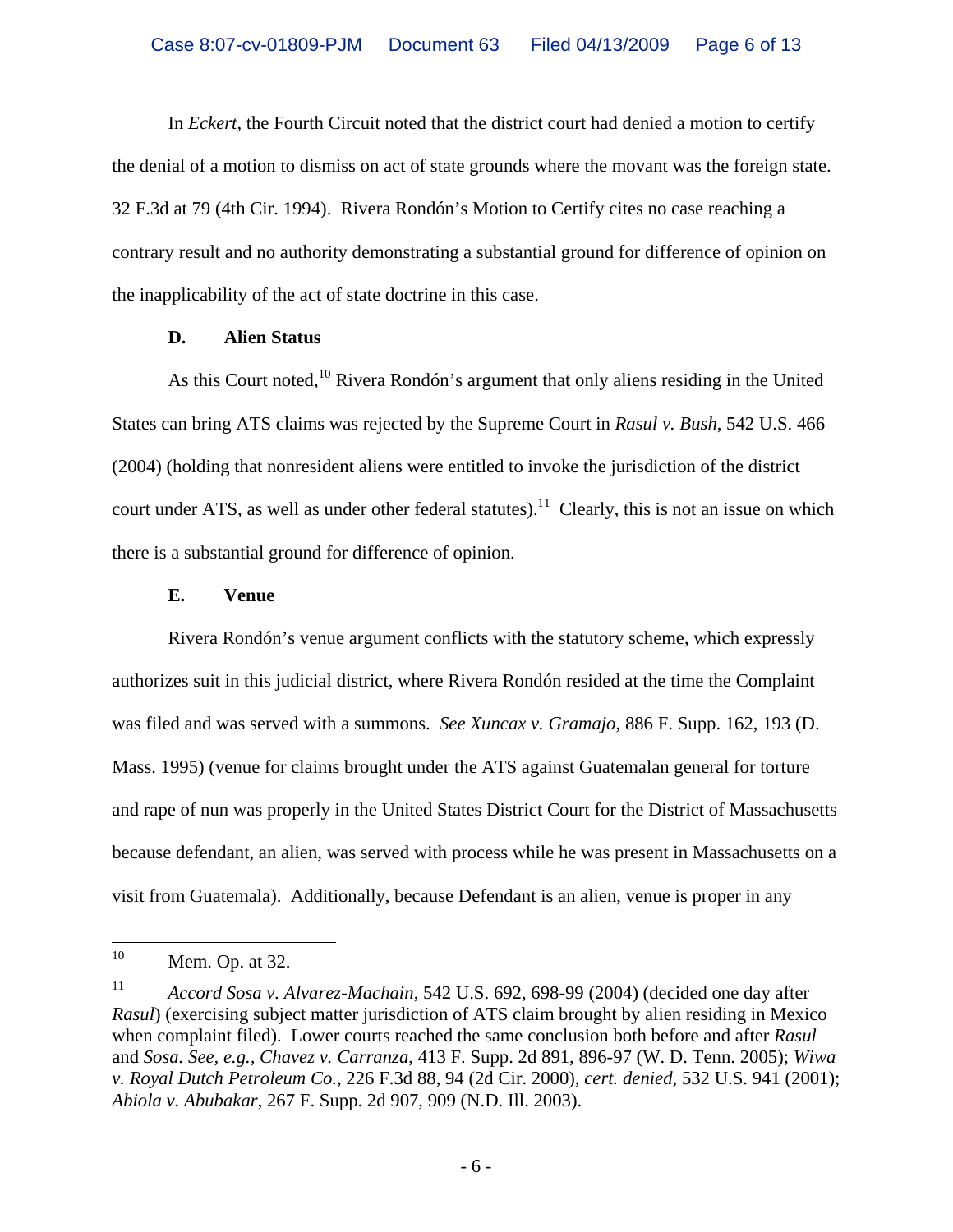district of Plaintiffs' choosing. 28 U.S.C. § 1391(d) ("An alien may be sued in any district."). Accordingly, there can be no ground for difference of opinion about the Court's rejection of Rivera Rondón's venue argument.

# **II. THE REMAINING ISSUES ADDRESSED BY RIVERA RONDÓN'S MOTION ARE FACT-INTENSIVE AND THEREFORE INAPPROPRIATE FOR CERTIFICATION FOR IMMEDIATE, INTERLOCUTORY APPEAL.**

 A "controlling question of law" for purposes of 28 U.S.C. § 1292(b) is "one which would result in reversal of a judgment after a final hearing." *Hirsch v. Blue Cross and Blue Shield of Maryland, Inc*., No. MJG-90-3049, 1991 WL 502004, at \*5 (D. Md. Dec. 26, 1991) (citing *Katz v. Carte Blanche Corp.,* 496 F.2d 747, 755 (3rd Cir. 1974)). A discretionary decision by the district court to allow a case to proceed does not satisfy the statutory test for a controlling question of law. *See Beck v. Commc'ns Workers of Am.*, 468 F. Supp. 93, 96 (D. Md. 1979) (citing *J. C. Trahan Drilling Contractor, Inc. v. Sterling*, 335 F.2d 65, 66-67 (5th Cir. 1964)) (Where the decision being appealed was discretionary and more of a question of fact than one of law, it did not call into issue a 'controlling question of law as to which there is substantial ground for difference of opinion' as required by 28 U.S.C. § 1292(b)."); *see also Tenneco Resins, Inc., v. Reeves Bros., Inc*., 583 F. Supp. 1534, 1535 (D. Md. 1984).

# **A. Statute of Limitations and Equitable Tolling**

 The issue of equitable tolling in this case is largely dependent on the analysis of facts relating to circumstances in Peru from the date of the massacre until 2000. In his Motion to Dismiss, Rivera Rondón urged the Court to reject equitable tolling and find that the action is time-barred, based on his own view that judicial relief was available to Plaintiffs more than 10 years prior to the commencement of this action. This argument impermissibly challenged the validity, rather than the sufficiency, of factual allegations detailed in the Complaint. Throughout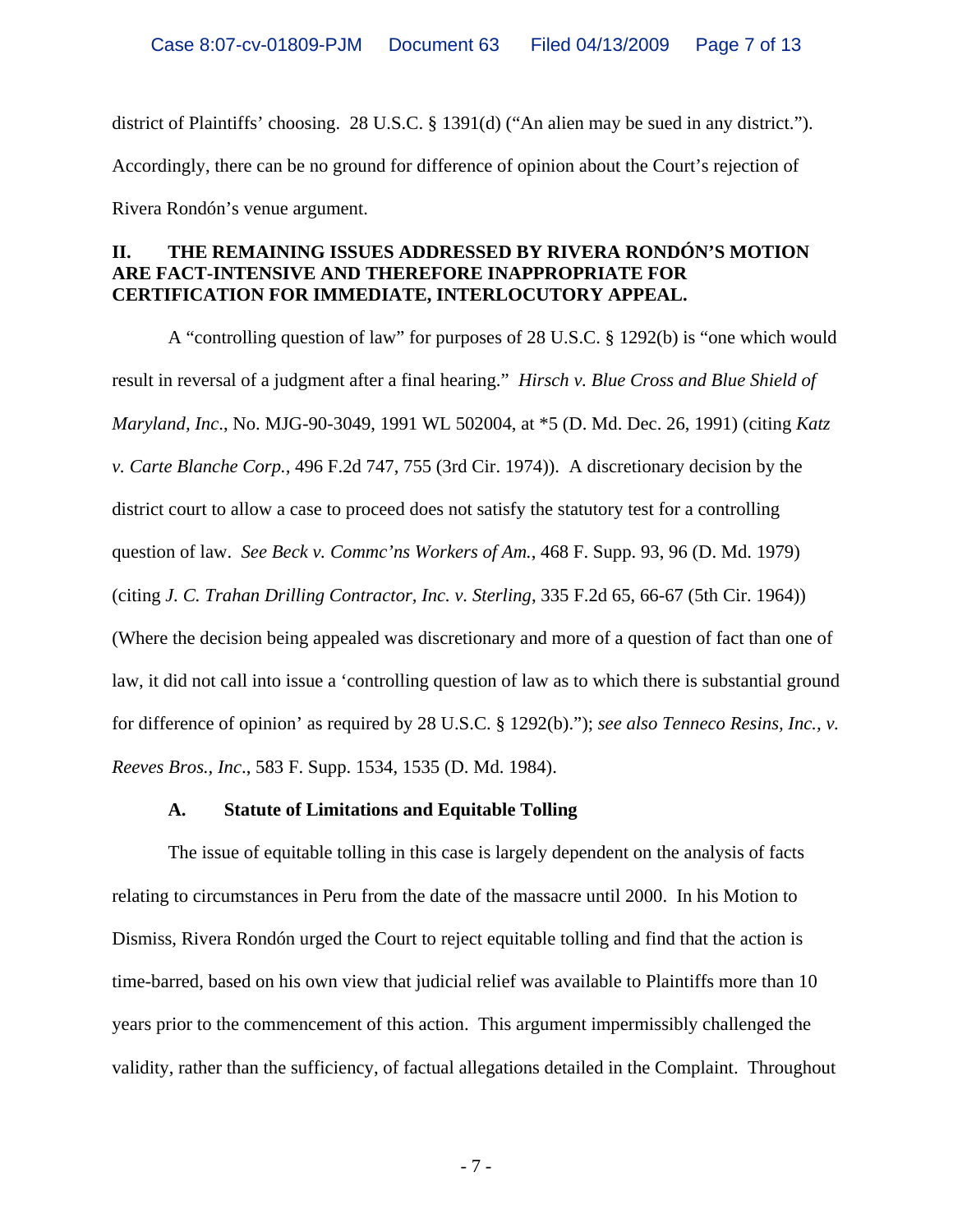the 1980s and 1990s in Peru, as the Complaint alleges, there were widespread and systematic acts of retaliation, torture, summary execution, and other human rights abuses directed against innocent civilians. Plaintiffs, as survivors of the Accomarca Massacre, lived in fear for their lives. They had no reasonable opportunity to pursue their claims during the civil war and repressive political period in Peru from 1985 to 2000.

 This Court, relying on the Fourth Circuit standard for equitable tolling stated in *Rouse v. Lee*, 339 F.3d 238, 246 (4th Cir. 2003), followed the Supreme Court's admonition to apply equitable tolling sparingly and in rare instances.<sup>12</sup> Thus, this Court did not apply equitable tolling in a manner that implicates a controlling question of law as to which there is substantial ground for difference of opinion. Rather, it based its ruling on a largely factual analysis of Plaintiffs' well-pleaded allegations regarding the unremittingly hostile circumstances in Peru that precluded them from filing this lawsuit until the year  $2000$ .<sup>13</sup>

 Rivera Rondón's contention that there is a difference of opinion about the application of equitable tolling in this case is unpersuasive. He rehashes his arguments regarding the inapposite Van Tu case,<sup>14</sup> and once again, he mischaracterizes the equitable tolling argument as a discovery rule argument.15 Rivera Rondón asked this Court to reject equitable tolling without bringing to the Court's attention the numerous cases cited by Plaintiffs in their Opposition to the Motion to

<sup>15</sup> Mot. to Certify at 4-7.

 $12$ Mem. Op. at 8-9.

<sup>13</sup> In *Jean v. Dorélien*, 431 F.3d 776, 780-81 (11th Cir. 2005), the court stated "[w]e note that every court that has considered the question of whether a civil war and a repressive authoritarian regime constitute 'extraordinary circumstances' which toll the statutes of limitations of the ATS and TVPA has answered in the affirmative." (citing cases).

<sup>14</sup> In *Van Tu v. Koster,* 364 F.3d 1196 (10th Cir. 2004), plaintiffs made no allegation to the effect that official policy or conduct placed them in fear for their lives if they were to pursue their rights or commence litigation, nor did they contend that any other external forces effectively prevented them from protecting their interests.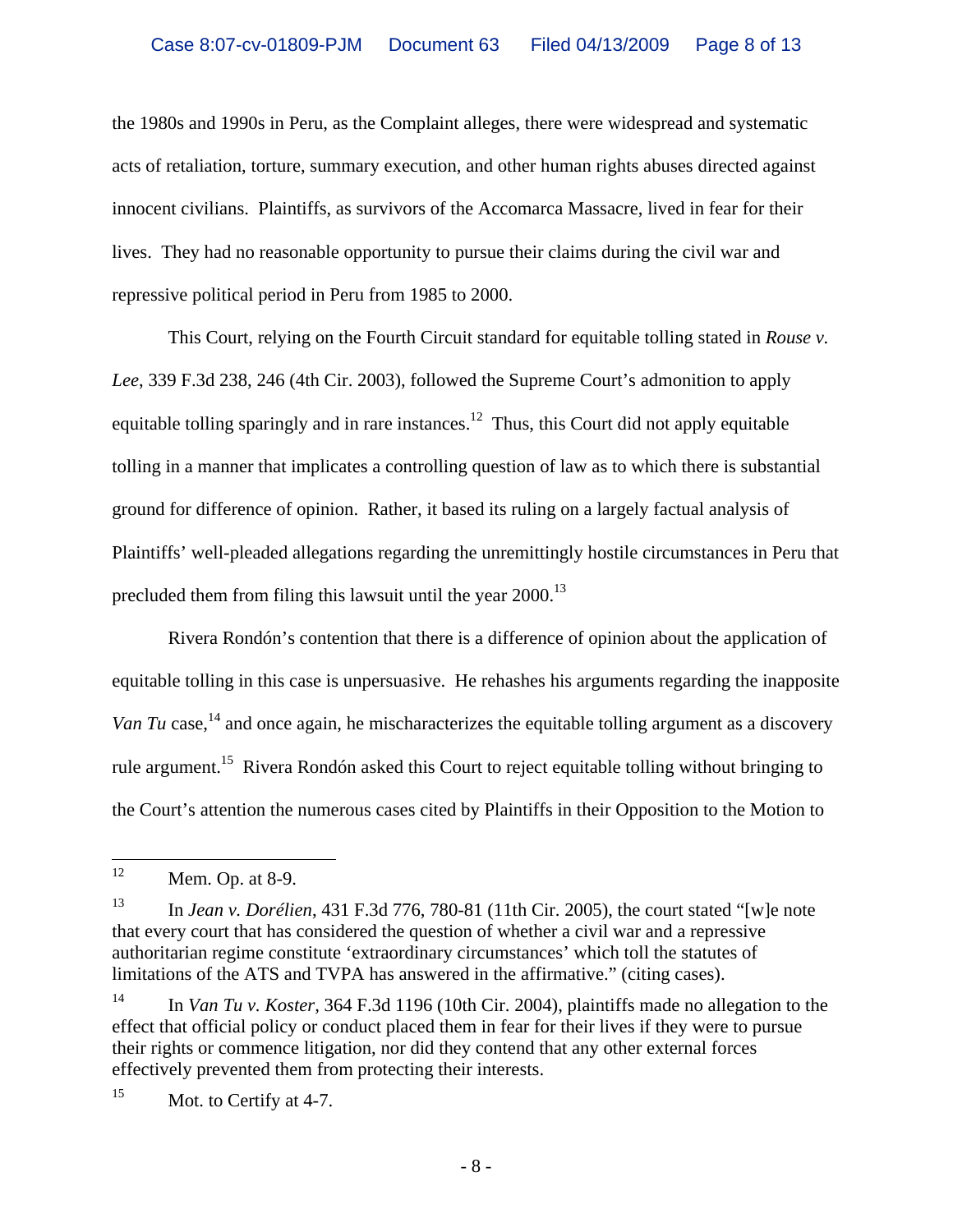Dismiss,<sup>16</sup> and he continues to ignore those cases. Rivera Rondón's Motion to Certify cites to no precedent that would create a substantial ground for difference of opinion about the applicability of equitable tolling based on the allegations of the Complaint.

#### **B. Exhaustion of Remedies**

 In his Motion to Dismiss, Rivera Rondón maintained that Plaintiffs failed to exhaust the remedies available to them under Peruvian law, as required under the TVPA. Relying on his unsupported assertion that relief in Peru is and always has been available, his argument assumed that an adequate remedy is available to them in Peru because Rivera Rondón faces criminal charges there and Plaintiffs are participating as "*partes civiles*." The Court, in the exercise of discretion, took judicial notice of background information on the criminal and civil process in Peru. It found that Rivera Rondón had not met his burden of showing that the remedies available to Plaintiffs in Peru were "effective, obtainable, not unduly prolonged, adequate and not otherwise futile,"17 notwithstanding his deportation while the Motion to Dismiss was pending.

 The record for any interlocutory appeal is set, and this issue presents yet another factintensive inquiry that is inappropriate for appellate review at this stage of the case. Rivera Rondón cites to no court that has certified such an issue for immediate interlocutory appeal. Other district courts, however, have held that interlocutory findings with respect to exhaustion of remedies are not proper issues for certification for interlocutory appeal. *See, e.g., Abiola v. Abubakar*, No. 02 C 6093, 2006 WL 2714831, at \*4 (N.D. Ill. Sept. 20, 2006). Rivera Rondón's Motion to Certify cites to no precedent that would create a substantial ground for difference of opinion about this Court's rejection of the exhaustion of remedies defense at this stage of the case.

<sup>16</sup> Opp. to Mot. to Dismiss at 13-14.

 $17$  Mem. Op. at 17-18 nn.5 & 7.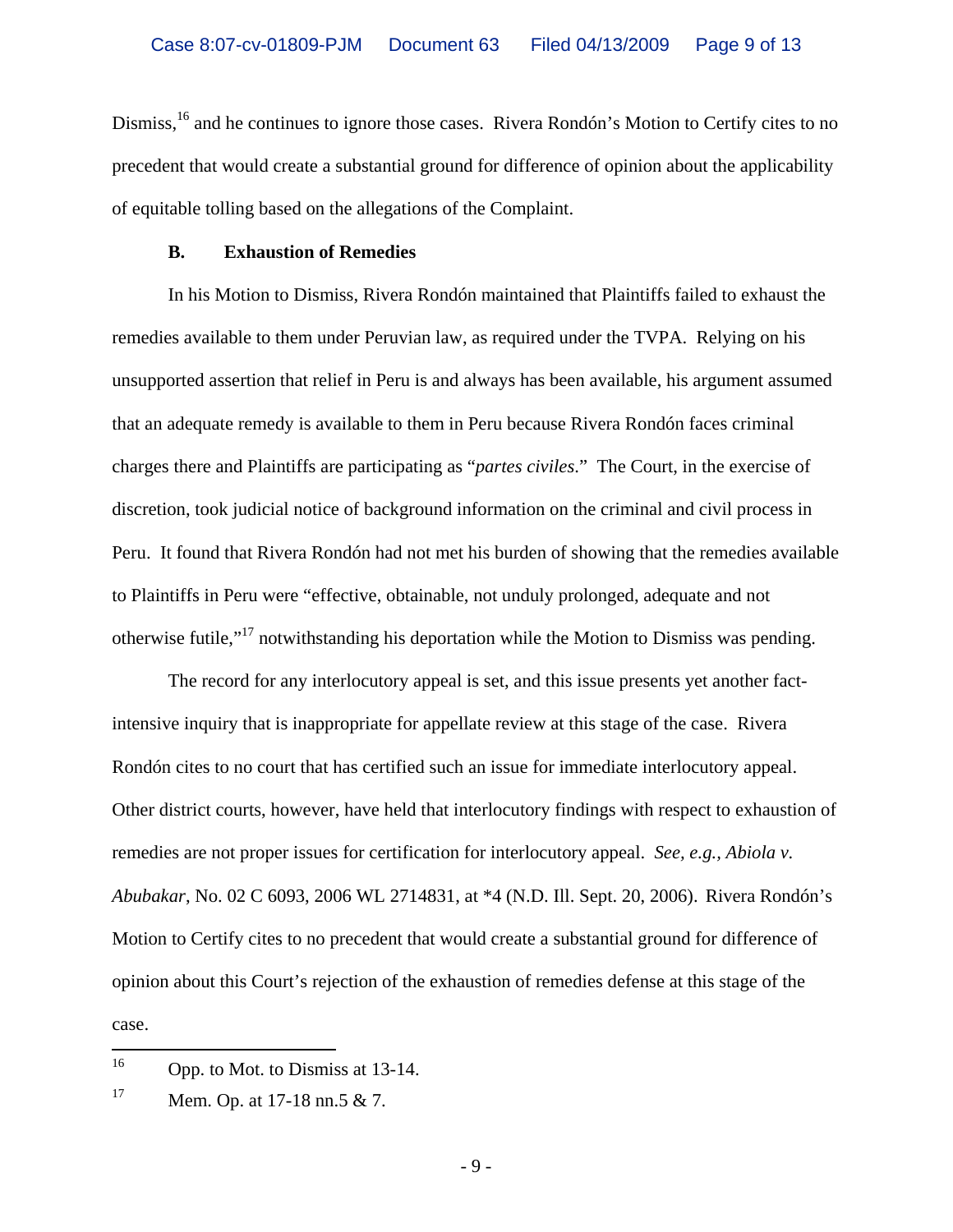#### **C. Failure to State a Claim**

 In his Motion to Dismiss, Rivera Rondón asserted that the Complaint fails to state a claim under the ATS and TVPA because there is no allegation that he killed, tortured or abused anyone during the Accomarca Massacre, or that he ordered others to perform such acts. The Complaint alleges that Rivera Rondón helped plan the Accomarca operation; knew it was designed to capture, torture, and kill civilians; accepted his mission of blocking off escape routes Accomarca villagers might take; carried out that mission; could hear the shots and grenade explosions from his vantage point; and afterward covered up the massacre. The Complaint clearly states a claim for indirect accomplice liability for conspiracy, aiding and abetting, and joint criminal enterprise. Such claims have been accepted by U.S. courts under the ATS and the TVPA and by international tribunals applying international law.

 Relying in part on the 11th Circuit's holding in *Cabello v. Fernandez-Larios*, 402 F.3d 1148, 1175-60 (11th Cir. 2005), the Court rejected Rivera Rondón's argument that a military actor cannot be liable for conspiracy or aiding and abetting when acting in conjunction with fellow members of the military.<sup>18</sup> Yet Rivera Rondón, in his Motion to Certify, again relies on the same inapposite cases he cited previously to argue that one cannot aid or abet oneself.<sup>19</sup> Those cases have nothing to do with military actors or the ATS or TVPA. Rivera Rondón has failed to present any contrary law to create a difference of opinion on the issue. Furthermore, he cites to no court that has certified such an issue for immediate interlocutory appeal.

 When this Court considered these issues, it accepted the material facts alleged in Plaintiffs' Complaint as true.<sup>20</sup> Discovery has not begun, and the parties will have an

 $\overline{a}$ 

<sup>&</sup>lt;sup>18</sup> Mem. Op. at 32.

<sup>&</sup>lt;sup>19</sup> Mot. to Certify at 17-18.

<sup>20</sup> Mem. Op. at 5, citing *Edwards v. City of Goldsboro*, 178 F.3d 231, 244 (4th Cir. 1999).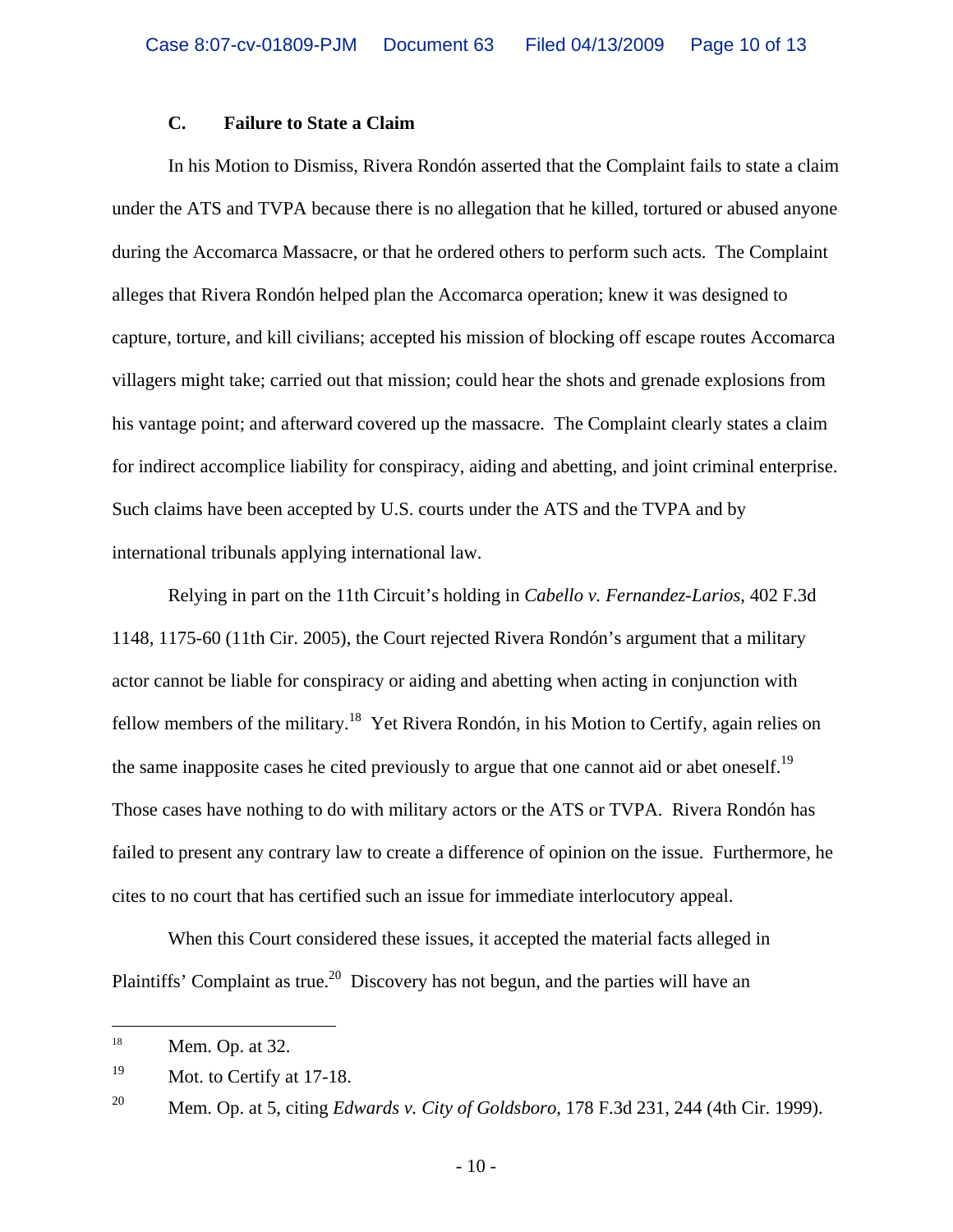opportunity to present evidence on these issues at trial.<sup>21</sup> Other district courts have declined to certify for interlocutory appeal legal questions surrounding aiding and abetting liability. *See, e.g., Bowoto v. Chevron Corp*., No. C 99-02506 SI, 2007 WL 4224593, at \*3 (N.D. Cal. Nov. 28, 2007) (denying request to certify for interlocutory appeal legal questions surrounding the aiding and abetting liability of private actors, reasoning "[t]he Court does not believe that interlocutory appeal of the aiding and abetting issue is appropriate at this time because it would not materially advance the termination of the litigation."); *accord Presbyterian Church of Sudan v. Talisman Energy, Inc.,* No. 01 Civ. 9882(DLC), 2005 WL 2082847, at \*4 (S.D.N.Y. Aug. 30, 2005).

 Furthermore, the denial of a motion to dismiss for failure to state a claim under Rule 12(b)(6) is not ordinarily subject to interlocutory appeal because it is neither a final decision nor a proper subject for pendent appellate jurisdiction. *Price v. Socialist People's Libyan Arab Jamahiriya*, 389 F.3d 192, 199 (D.C. Cir. 2004) (affirming dismissal of FSIA immunity and rejecting pendent jurisdiction over other issues and stating "[t]he exercise of pendent appellate jurisdiction is often suggested, occasionally tempting, but only rarely appropriate. Because 'a rule loosely allowing pendent appellate jurisdiction would encourage parties to parlay . . . collateral orders into multi-issue interlocutory appeal tickets.'" (quoting *Swint v. Chambers County Comm'n*, 514 U.S. 35, 49-50 (1995))) .

Finally, with regard to Plaintiffs' joint criminal enterprise claim, simply because an issue is of first impression does not mean that there are substantial grounds for a difference of opinion

<sup>21</sup> A Rule  $12(b)(6)$  dismissal motion tests the sufficiency of a complaint; it does not resolve contests surrounding the facts, the merit of a claim, or the applicability of defenses. *Republican Party of N.C. v. Martin*, 980 F.2d 943, 952 (4th Cir. 1992).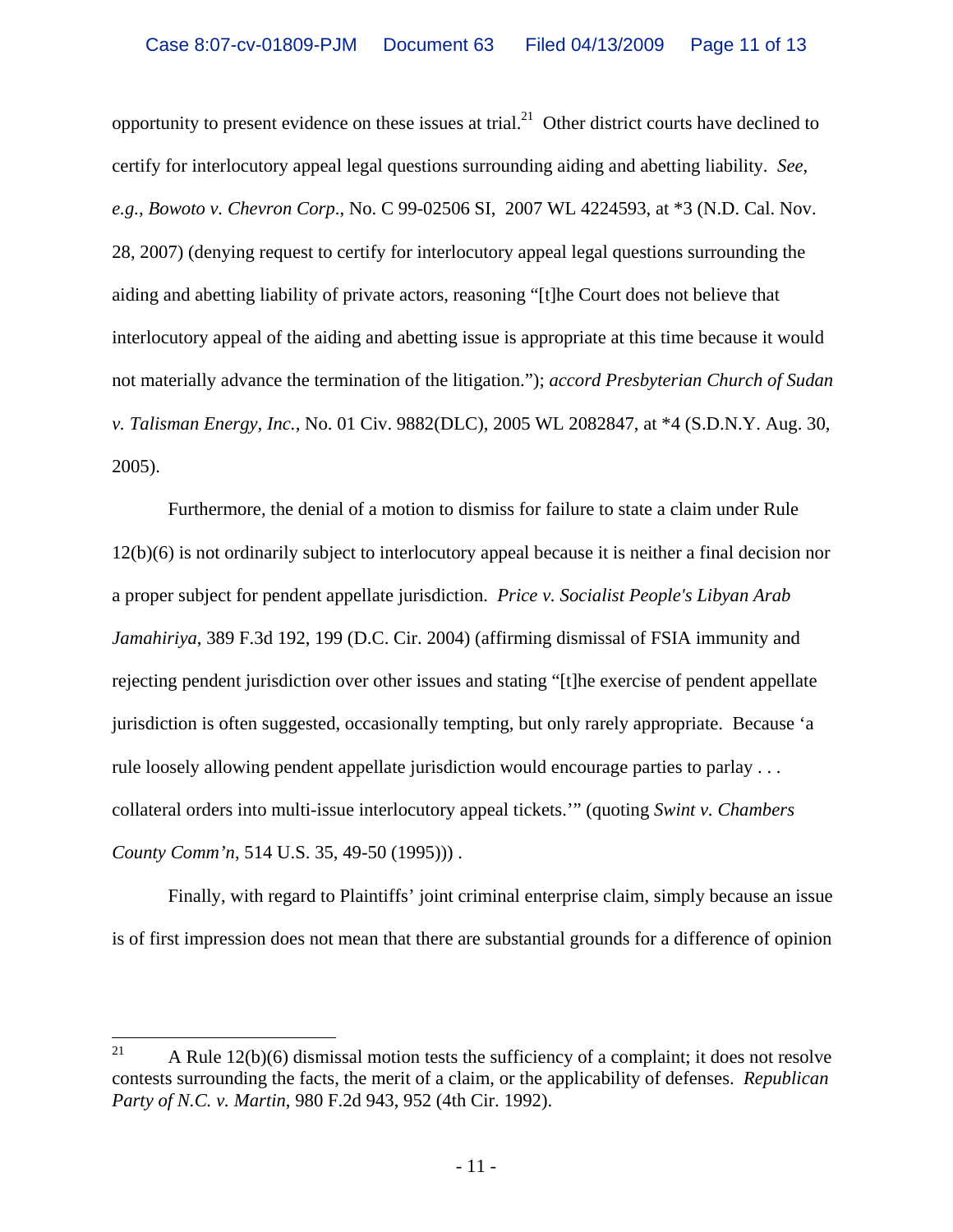on that issue. *See Brooks v. Circuit City Stores, Inc.,* No. DKC 95-3296, 1997 WL 679899, at \*1 (D. Md. Sept. 16, 1997) (citing *In re Flor,* 79 F.3d 281, 284 (2d Cir. 1996)).

# **III. RIVERA RONDÓN'S DIRECT APPEAL OF FSIA IMMUNITY IS WITHOUT MERIT AND, NEVERTHELESS, THE FOURTH CIRCUIT WILL LIKELY NOT EXERCISE PENDENT JURISDICTION OVER THE ISSUES PRESENTED TO THIS COURT BY RIVERA RONDÓN FOR CERTIFICATION**

Even if certification is granted by this Court, precedent shows that the Fourth Circuit is not inclined to extend pendent appellate jurisdiction in such circumstances. It is well established that pendent appellate jurisdiction is a limited and narrow exception based on need, not on efficiency. *Rux v. Republic of Sudan*, 461 F.3d 461, 475 (4th Cir. 2006). Following the Supreme Court's opinion in *Swint v. Chambers County Comm'n*, 514 U.S. 35 (1995), the Fourth Circuit held that the exercise of pendent appellate jurisdiction is appropriate only where the issues are "inextricably intertwined" with or "necessary to ensure meaningful review" of the core appealable issue. *Rux*, 461 F.3d at 476 (citing *Swint*, 514 U.S. at 50-51). None of the issues present in this Court's Opinion are so inextricably intertwined with the FSIA issue as to require them to be considered simultaneously to ensure the FSIA claim's validity.

 In *Rux*, the Fourth Circuit found that standing was not sufficiently intertwined with an FSIA claim to justify the exercise of pendent jurisdiction. 461 F.3d at 476. Rivera Rondón's reliance on *Rux* in his Motion to Certify<sup>22</sup> is unavailing because the case does not support the result he seeks. Further in *Eckert,* a case that states the standard for FSIA appeal under the collateral order doctrine in the Fourth Circuit, the court denied pendent jurisdiction over other claims that the district court declined to certify under 28 U.S.C. § 1292(b). *Eckert*, 32 F.3d at 79. In his Motion for Certification, Rivera Rondón seeks to rely on Fifth and Ninth Circuit case law,

22 Mot. to Certify at n.1.